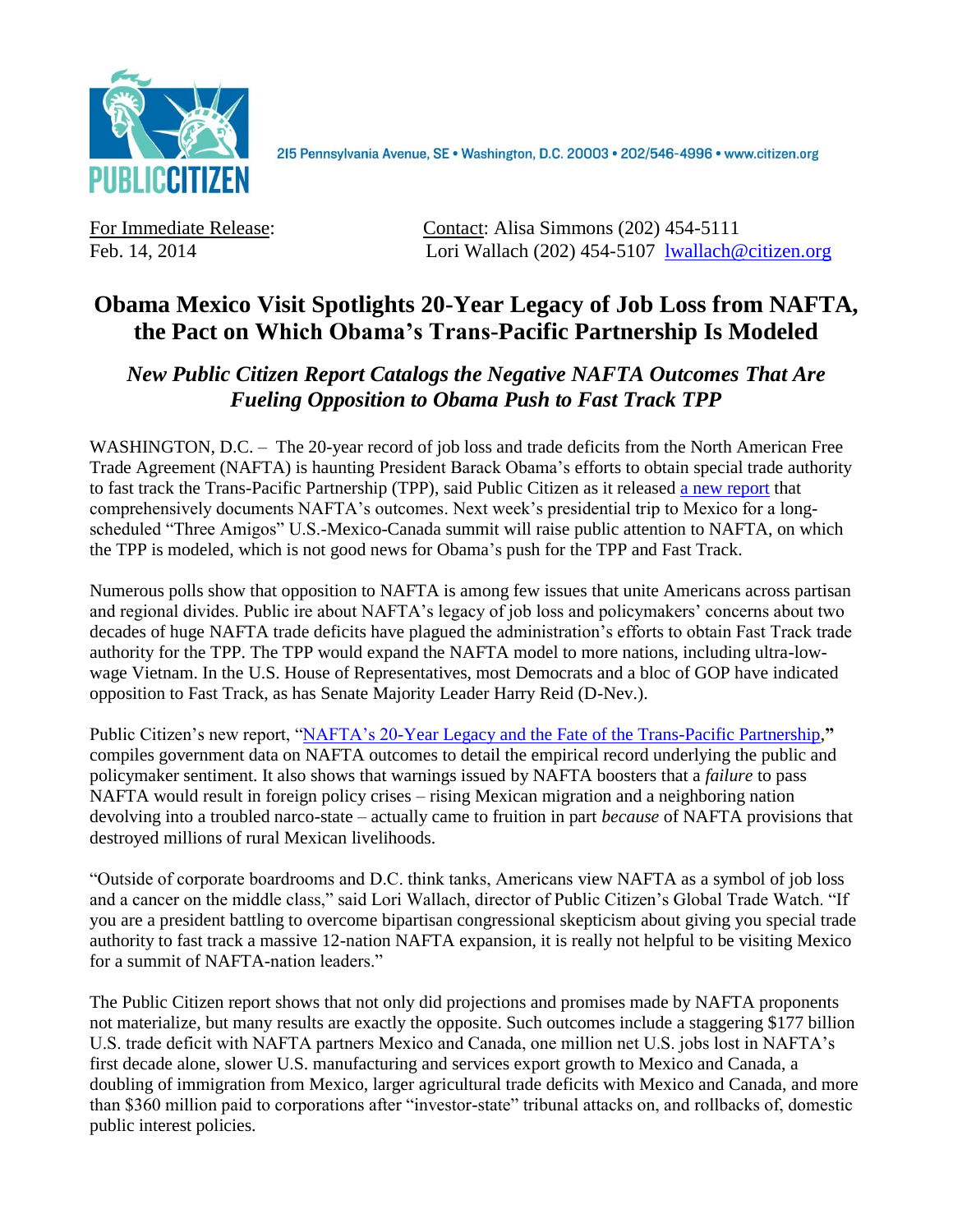"The data have disproved the promises of more jobs and better wages, so bizarrely now NAFTA defenders argue the pact was a success because it expanded the volume of U.S. trade with the two countries without mentioning that this resulted in a 556 percent increase in our trade deficit with those countries, with a flood of new NAFTA imports wiping out hundreds of thousands of American jobs," said Wallach.

The study tracks specific promises made by U.S. corporations like Chrysler, GE and Caterpillar to create specific numbers of American jobs if NAFTA was approved, and reveals government data showing that instead, they fired U.S. workers and moved operations to Mexico.

"The White House and the corporate lobby sold NAFTA with promises of export growth and job creation, but the actual data show the projections were at best wrong," said Wallach. "The gulf between the gains promised for NAFTA and the damage that ensued means that the public and policymakers are not buying the same sales pitch now being made for the TPP and Fast Track."

The report also documents how post-NAFTA trade and investment trends have contributed to middle-class pay cuts, which in turn contributed to growing income inequality; how since NAFTA, U.S. trade deficit growth with Mexico and Canada has been 50 percent higher than with countries not party to a U.S. Free Trade Agreement, and how U.S. manufacturing and services exports to Canada and Mexico have grown at less than half the pre-NAFTA rate.

## Among [the study's findings:](http://www.citizen.org/documents/NAFTAs-20-year-legacy.pdf)

- **Rather than creating in any year the 200,000 net jobs** *per year* **promised by former President Bill Clinton on the basis of Peterson Institute for International Economics projections, job loss from NAFTA began rapidly:**
	- American manufacturing jobs were lost as U.S. firms used NAFTA's foreign investor privileges to relocate production to Mexico, and as **a new flood of NAFTA imports swamped gains in exports, creating a massive new trade deficit that equated to an estimated net loss of one million U.S. jobs by 2004.** A small pre-NAFTA U.S. trade surplus of \$2.5 billion with Mexico turned into a huge new deficit and a pre-NAFTA \$29.6 billion deficit with Canada exploded. The 2013 NAFTA deficit was \$177 billion, representing a more than six-fold increase in the NAFTA deficit.
	- **More than 845,000 specific U.S. workers, most in the manufacturing sector, have been certified for Trade Adjustment Assistance (TAA) since NAFTA** because they lost their jobs due to offshoring to, or imports from, Canada and Mexico. The TAA program is narrow, covering only a subset of jobs lost at manufacturing facilities, and is difficult to qualify for. Thus, the TAA numbers significantly undercount NAFTA job loss. A TAA database searchable by congressional district, sector and more is available [here.](http://www.citizen.org/Page.aspx?pid=4323)
- **NAFTA has contributed to downward pressure on U.S. wages and growing income inequality.**  There is broad consensus among economists that recent trade flows have been a significant contributor to growing income inequality; the only debate is about the degree of trade's responsibility**.** NAFTA's broadest economic impact has been to fundamentally transform the types of jobs and wages available for the 63 percent of American workers without a college degree. Most of those who lost manufacturing jobs to NAFTA offshoring and import competition found reemployment in lower-wage service sector jobs. **According to the U.S. Bureau of Labor Statistics, two out of every three displaced manufacturing workers who were rehired in 2012 experienced a wage reduction, most of them taking a pay cut of greater than 20 percent.** As increasing numbers of workers displaced from manufacturing jobs have joined those competing for non-offshorable, low-skill jobs in sectors such as